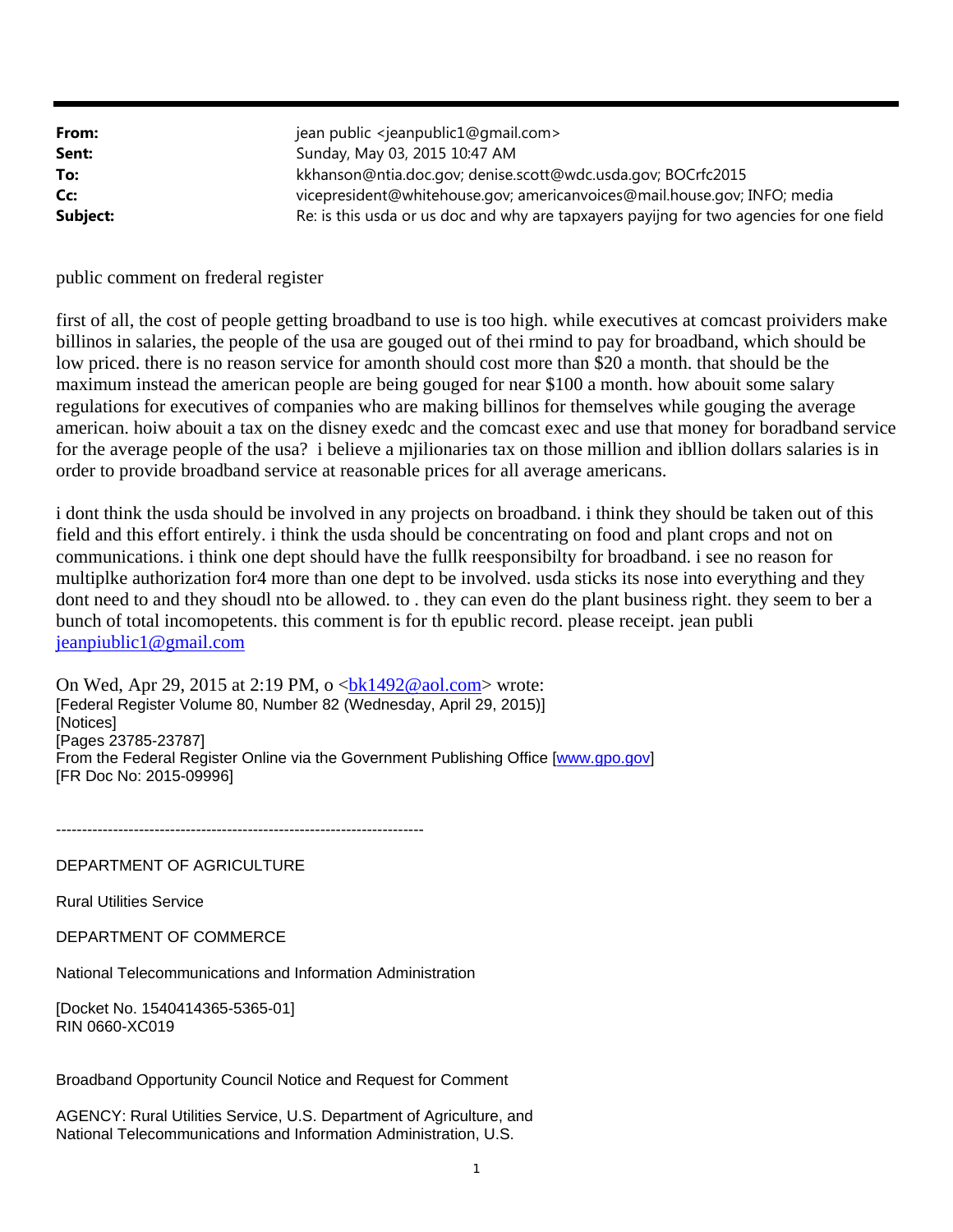Department of Commerce.

ACTION: Notice and request for comments.

-----------------------------------------------------------------------

SUMMARY: In furtherance of the Presidential Memorandum entitled Expanding Broadband Deployment and Adoption by Addressing Regulatory Barriers and Encouraging Investment and Training, which established the Broadband Opportunity Council (Council), the Rural Utilities Service (RUS) and the National Telecommunications and Information Administration (NTIA) are requesting public comment to inform the deliberations of the Council.\1\ The Council's objectives are to: (i) Engage with industry and other stakeholders to understand ways the government can better support the needs of communities seeking to expand broadband access and adoption; (ii) identify regulatory barriers unduly impeding broadband deployment, adoption, or competition; (iii) survey and report back on existing programs that currently support or could be modified to support broadband competition, deployment, or adoption; and (iv) take all necessary actions to remove these barriers and realign existing programs to increase broadband competition, deployment, and adoption.\2\ We welcome input from all interested parties, including the stakeholder groups identified in the Presidential Memorandum.

---------------------------------------------------------------------------

 \1\ Memorandum for the Heads of Executive Departments and Agencies, Expanding Broadband Deployment and Adoption by Addressing Regulatory Barriers and Encouraging Investment and Training, March 23, 2015, available at https://www.whitehouse.gov/the-press-office/2015/03/23/presidential-memorandum-expandingbroadband-deployment-and-adoption-addr.

 \2\ Fact Sheet: Next Steps in Delivering Fast, Affordable Broadband, March 23, 2015, available at https://www.whitehouse.gov/the-press-office/2015/03/23/fact-sheet-next-stepsdelivering-fast-affordable-broadband.

DATES: Submit written comments on or before 5 p.m. Eastern time on June ---------------------------------------------------------------------------

10, 2015.

ADDRESSES: Written comments may be submitted by email to: BOCrfc2015@ntia.doc.gov. Include Broadband Opportunity Council in the subject line of the message. Comments submitted by email should be machine-readable and should not be copy-protected. Written comments may also be submitted by mail to the National Telecommunications and Information Administration, U.S. Department of Commerce, 1401 Constitution Avenue NW., Room 4626, Attn: Broadband Opportunity Council, Washington, DC 20230. Responders should include the name of the person or organization filing the comment, as well as a page number on each page of their submissions. Paper submissions should also include a CD or DVD with an electronic version of the document, which should be labeled with the name and organization of the filer. Please do not include in your comments information of a confidential nature, such as sensitive personal information or proprietary information. All comments received are a part of the public record and will generally be posted to http://www.ntia.doc.gov/federal-register-notice/2015/broadband-opportunity-council-comments without change. All personal identifying information (e.g., name, address) voluntarily submitted by

the commenter may be publicly accessible. Information obtained as a result of this notice may be used by the federal government for program planning on a non-attribution basis.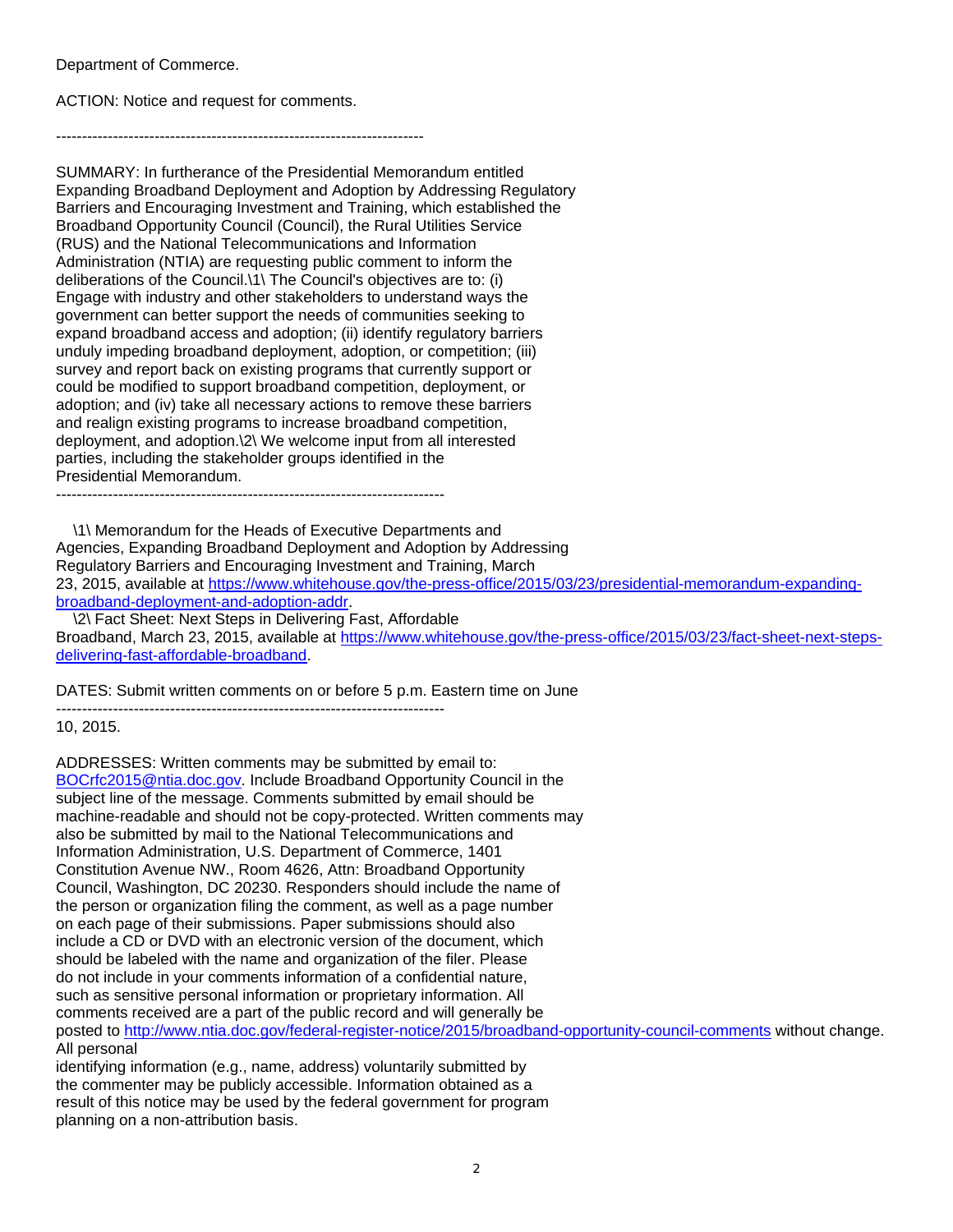FOR FURTHER INFORMATION CONTACT: Karen Hanson, National Telecommunications and Information Administration, U.S. Department of Commerce, 1401 Constitution Avenue NW., Room 4626, Washington, DC 20230; telephone: (202) 482-0213; email: khanson@ntia.doc.gov; or Denise Scott, Rural Development, Rural Utilities Service, U.S. Department of Agriculture, 1400 Independence Avenue SW., Washington, DC 20250; telephone: (202)720-1910; email: Denise.Scott1@wdc.usda.gov. Please direct media inquiries to NTIA's Office of Public Affairs, (202) 482-7002.

#### SUPPLEMENTARY INFORMATION:

#### I. Background

 On January 13, 2015, President Obama announced new Administration efforts to help more people, in more communities around the country, gain access to fast and affordable broadband.\3\ Communities across the country, including state, local, and tribal governments, are leveraging public and private investments to form new partnerships to bring worldclass Internet to their businesses, institutions, and homes. To assist these communities and partnerships, support economic growth, and promote a level playing field for all competitors, President Obama called on the Executive Branch agencies to remove all unnecessary regulatory and policy barriers to broadband build-out, adoption, and competition. ---------------------------------------------------------------------------

 \3\ See FACT SHEET: Broadband That Works: Promoting Competition & Local Choice In Next-Generation Connectivity, White House, January 13, 2015, available at http://www.whitehouse.gov/the-press-office/2015/01/13/fact-sheet-broadband-works-promotingcompetition-local-choice-next-gener. ---------------------------------------------------------------------------

 On March 23, 2015, the White House released a Presidential Memorandum establishing a new Broadband Opportunity Council (Council), co-chaired by the U.S. Departments of Commerce and Agriculture. The Council comprises 25 federal agencies (Member Agencies) that can play a role in accelerating broadband deployment and promoting the technology's adoption across the country. To respond to this Presidential Memorandum, Member Agencies will provide a list of actions that they can take to identify and mitigate regulatory barriers, incentivize investment, promote best practices, align funding policies and decisions, and support broadband deployment and adoption. The Presidential Memorandum also directs the Council to consult with state, local, tribal, and territorial governments, as well as telecommunications companies, utilities, trade associations, philanthropic entities, policy experts, and other interested parties to identify and assess regulatory barriers and determine possible actions. This Notice seeks public comment to bolster the Council's work and to improve the number and quality of ideas under consideration.

## II. Objectives of This Notice

 This Notice offers an opportunity for all interested parties to share their perspectives and recommend actions the federal government can take to promote broadband deployment,

## [[Page 23786]]

adoption, and competition, including by identifying and removing regulatory barriers unduly impeding investments in broadband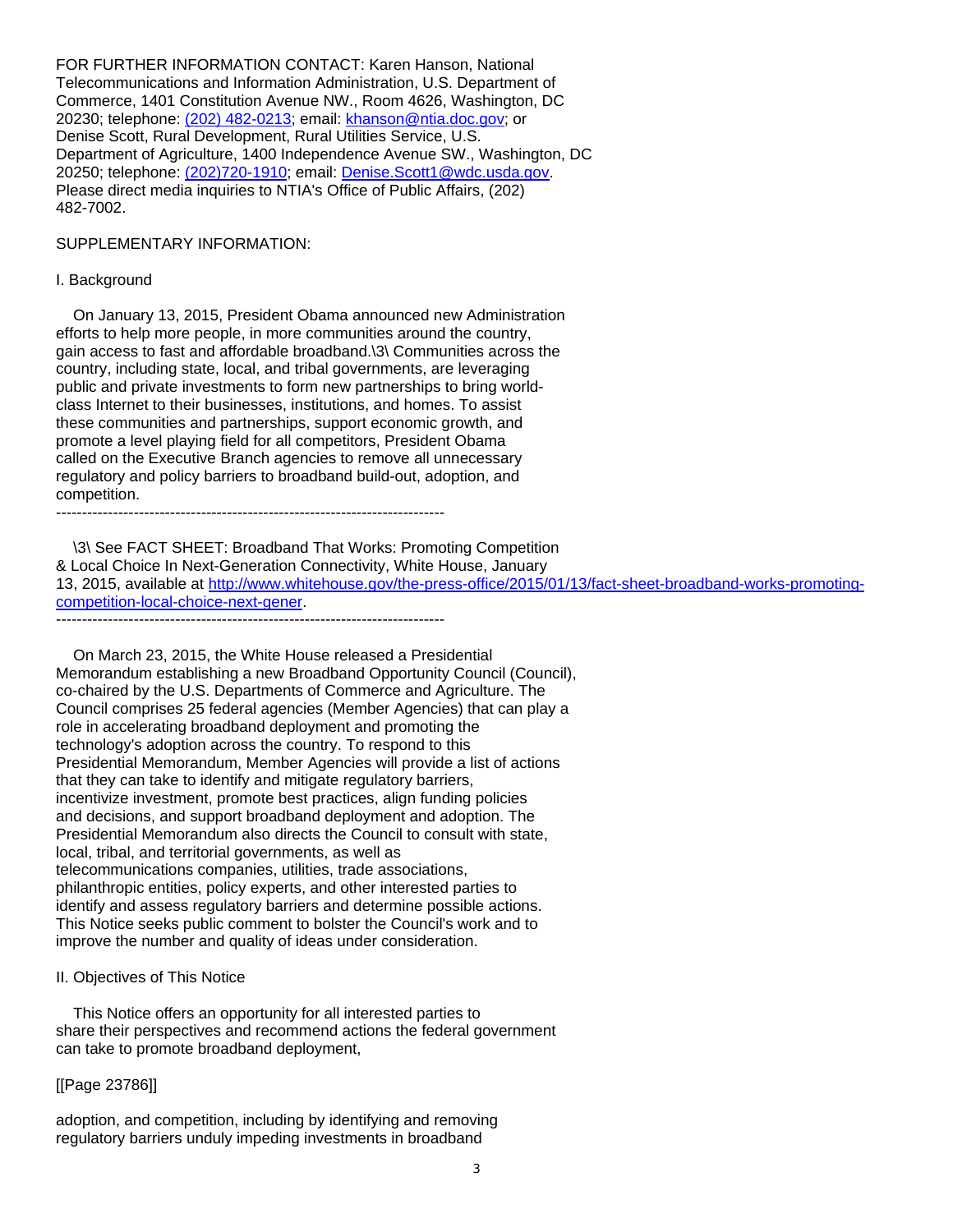\4\ NTIA defines ``broadband deployment'' as installing, building, provisioning, funding, or otherwise making available broadband infrastructure, even in cases of laying an empty duct when a trench is open, regardless of technology. This does not preclude satellite or inside wiring. Promoting ``broadband adoption'' includes providing public access, training, information, affordable devices, and/or affordable broadband service to underserved individuals or groups. ---------------------------------------------------------------------------

---------------------------------------------------------------------------

 This Notice seeks comment in several different areas: (i) Ways the federal government can promote best practices, modernize outdated regulations, promote coordination, and offer more services online; (ii) identification of regulatory barriers to broadband deployment, competition, and adoption; (iii) ways to promote public and private investment in broadband; (iv) ways to promote broadband adoption; (v) issues related to state, local, and tribal governments; (vi) issues related to vulnerable communities and communities with limited or no broadband; (vii) issues specific to rural areas; and (viii) ways to measure broadband availability, adoption, and speed.

#### III. Questions

 Commenters are encouraged to address any or all of the following questions. Please note in the response the number corresponding to the question(s). For any response, commenters may wish to consider describing specific goals, actions the Administration might take to achieve those goals, the benefits and costs associated with the action, whether the proposal is inter-agency or agency-specific, the rationale and evidence to support it, and the roles of other stakeholders. Specific, actionable proposals for policy mechanisms directed to the Executive Branch agencies included in the Council are most useful. Please note that the Federal Communications Commission (FCC) and the Federal Trade Commission (FTC) are independent regulatory agencies and not included in the Executive Branch. Independent agencies are not members of the Council, although the Presidential Memorandum strongly encourages them to comply with its requirements. As a result, commenters should focus on matters most within the control of the Executive Branch agencies serving on the Council.

RUS and NTIA seek public comment on the following questions:

#### A. Overarching Questions

 1. How can the federal government promote best practices in broadband deployment and adoption? What resources are most useful to communities? What actions would be most helpful to communities seeking to improve broadband availability and use?

 2. How can the federal government best promote the coordination and use of federally-funded broadband assets?

 3. What federal regulations and/or statutes could be modernized or adapted to promote broadband deployment and adoption?

 4. As the federal government transitions to delivering more services online, what should government do to provide information and training to those who have not adopted broadband? What should the federal government do to make reasonable accommodations to those without access to broadband?

 5. How can the federal government best collaborate with stakeholders (state, local, and tribal governments, philanthropic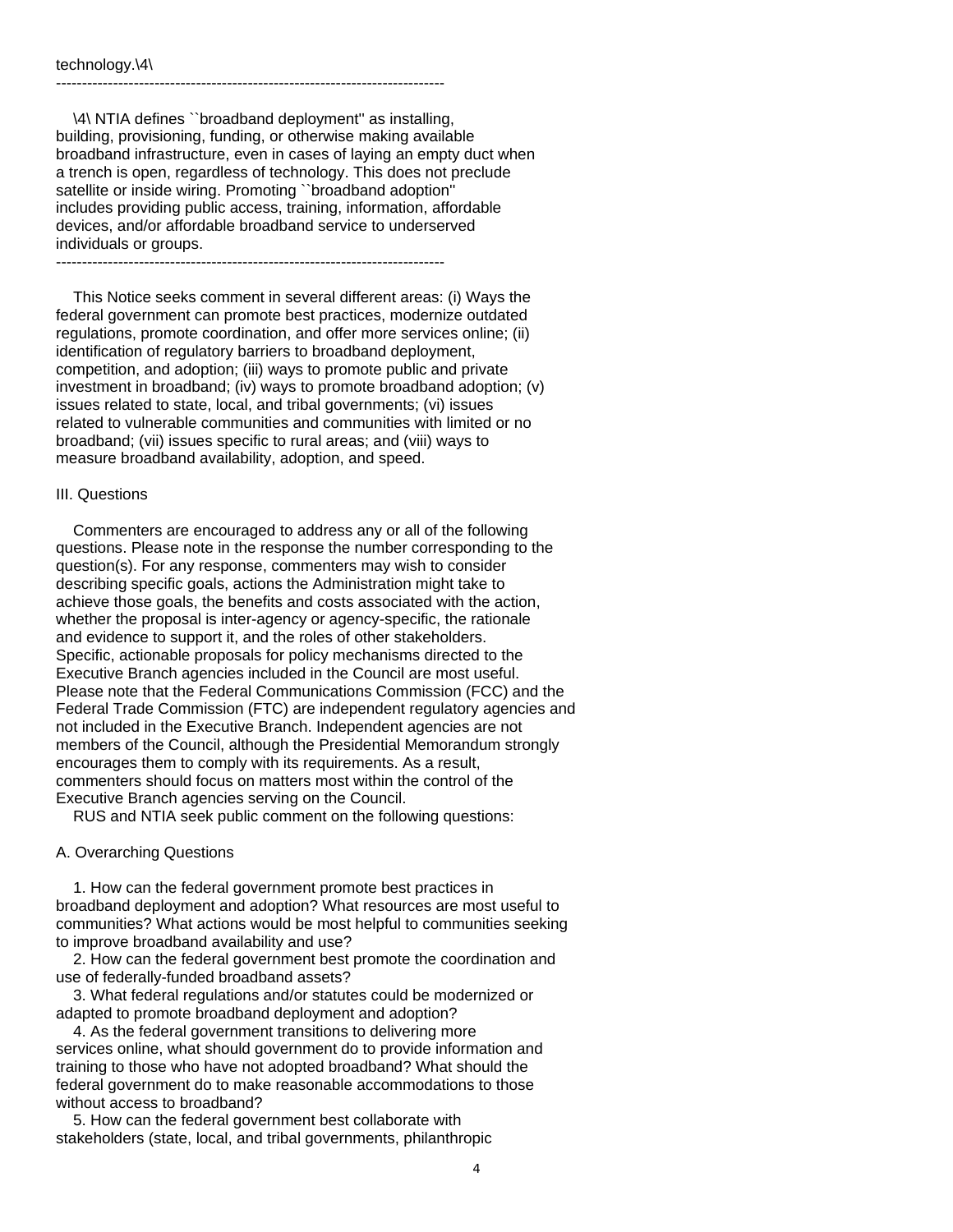entities, industry, trade associations, consumer organizations, etc.) to promote broadband adoption and deployment?

B. Addressing Regulatory Barriers to Broadband Deployment, Competition, and Adoption

 6. What regulatory barriers exist within the agencies of the Executive Branch to the deployment of broadband infrastructure?

 7. What federal programs should allow the use of funding for the deployment of broadband infrastructure or promotion of broadband adoption but do not do so now?

 8. What inconsistences exist in federal interpretation and application of procedures, requirements, and policies by Executive Branch agencies related to broadband deployment and/or adoption, and how could these be reconciled? One example is the variance in broadband speed definitions.\5\

---------------------------------------------------------------------------

 \5\ The definition of what constitutes high-speed internet, i.e., ``broadband,'' has evolved over time. The FCC currently defines broadband as 25 Mbps for download speeds and 3 Mbps for upload speeds. See FCC Finds US Broadband Deployment Not Keeping Pace, Updated Broadband Speed Benchmark to 25Mbps/3 Mbps to Reflect Consumer Demand, Advances in Technology, Public Notice, Federal Communications Commission, January 29, 2015, available at http://www.fcc.gov/document/fcc-finds-us-broadbanddeployment-not-keeping-pace. USDA uses the 2014 Farm Bill's definition of broadband for rural service areas as 4 Mbps for download speeds and 1 Mbps for upload speeds.

---------------------------------------------------------------------------

 9. Are there specific regulations within the agencies of the Executive Branch that impede or restrict competition for broadband service, where residents have either no option or just one option? If so, what modifications could agencies make to promote competition in the broadband marketplace?

 10. Are there federal policies or regulations within the Executive Branch that create barriers for communities or entities to share federally-funded broadband assets or networks with other non-federally funded networks?

 11. Should the federal government promote the implementation of federally-funded broadband projects to coincide with other federallyfunded infrastructure projects? For example, coordinating a broadband construction project funded by USDA with a road excavation funded by DOT?

C. Promoting Public and Private Investment in Broadband

 12. How can communities/regions incentivize service providers to offer broadband services, either wired or wireless, in rural and remote areas? What can the federal government do to help encourage providers to serve rural areas?

 13. What changes in Executive Branch agency regulations or program requirements could incentivize last mile investments in rural areas and sparsely populated, remote parts of the country?

 14. What changes in Executive Branch agency regulations or program requirements would improve coordination of federal programs that help communities leverage the economic benefits offered by broadband?

 15. How can Executive Branch agencies incentivize new entrants into the market by lowering regulatory or policy barriers?

D. Promoting Broadband Adoption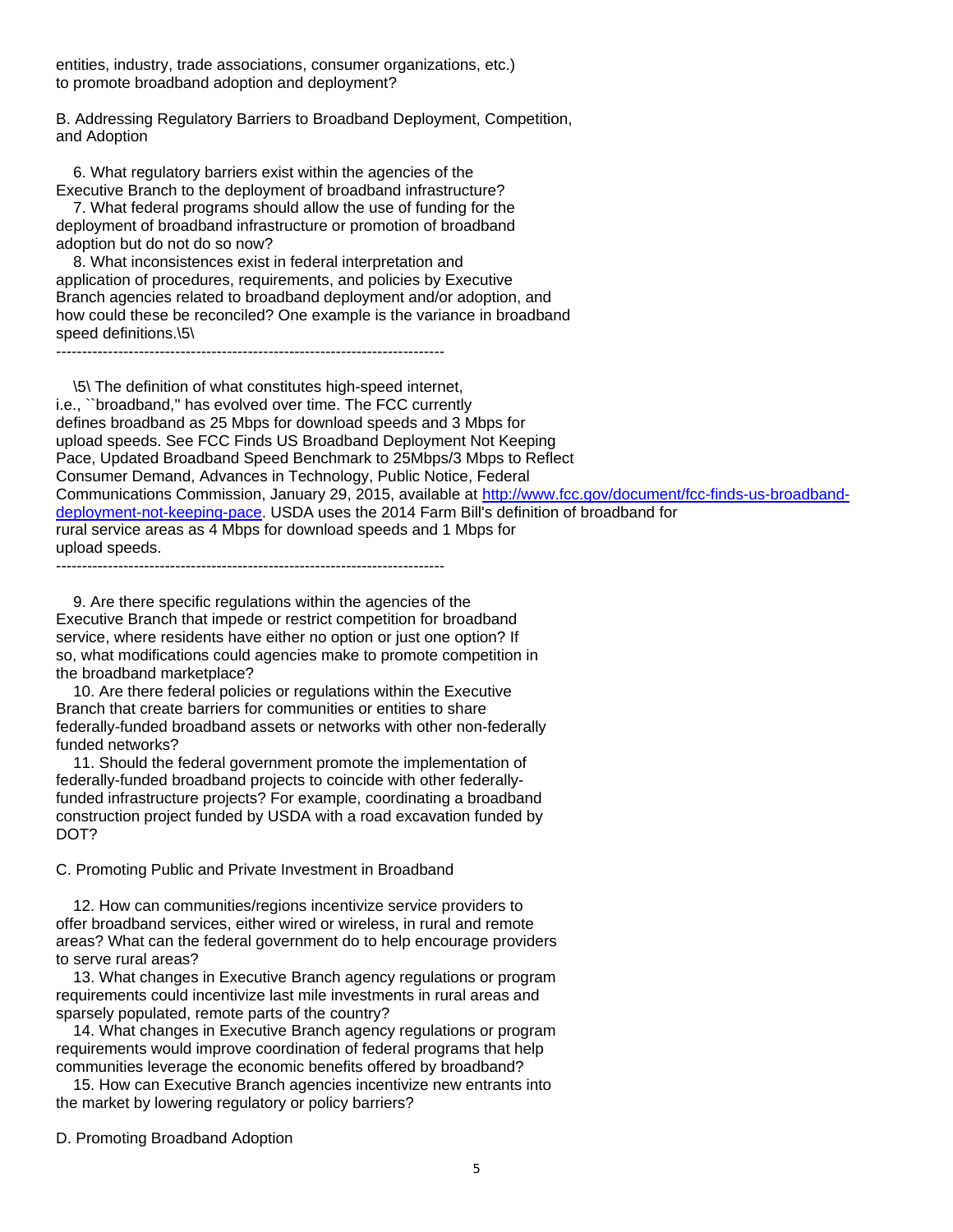16. What federal programs within the Executive Branch should allow the use of funding for broadband adoption, but do not do so now?

 17. Typical barriers to broadband adoption include cost, relevance, and training. How can these be addressed by regulatory changes by Executive Branch agencies?

E. Issues Related to State, Local, and Tribal Governments

 18. What barriers exist at the state, local, and/or tribal level to broadband deployment and adoption? How can the federal government work with and incentivize state, local, and tribal governments to remove these barriers?

 19. What federal barriers do state, local, and tribal governments confront as they seek to promote broadband

## [[Page 23787]]

deployment and adoption in their communities?

 20. What can the federal government do to make it easier for state, local, and tribal governments or organizations to access funding for broadband?

 21. How can the federal government support state, local, and tribal efforts to promote and/or invest in broadband networks and promote broadband adoption? For example, what type of capacity-building or technical assistance is needed?

F. Issues Related to Vulnerable Communities and Communities With Limited or No Broadband

 22. How can specific regulatory policies within the Executive Branch agencies be altered to remove or reduce barriers that prevent vulnerable populations from accessing and using broadband technologies? Vulnerable populations might include, but are not limited to, veterans, seniors, minorities, people with disabilities, at-risk youth, lowincome individuals and families, and the unemployed.

 23. How can the federal government make broadband technologies more available and relevant for vulnerable populations?

## G. Issues Specific to Rural Areas

 24. What federal regulatory barriers can Executive Branch agencies alter to improve broadband access and adoption in rural areas?

 25. Would spurring competition to offer broadband service in rural areas expand availability and, if so, what specific actions could Executive Branch agencies take in furtherance of this goal?

 26. Because the predominant areas with limited or no broadband service tend to be rural, what specific provisions should Executive Branch agencies consider to facilitate broadband deployment and adoption in such rural areas?

H. Measuring Broadband Availability, Adoption, and Speeds

 27. What information about existing broadband services should the Executive Branch collect to inform decisions about broadband investment, deployment, and adoption? How often should this information be updated?

 28. Are there gaps in the level or reliability of broadband-related information gathered by other entities that need to be filled by Executive Branch data collection efforts?

29. What additional research should the government conduct to